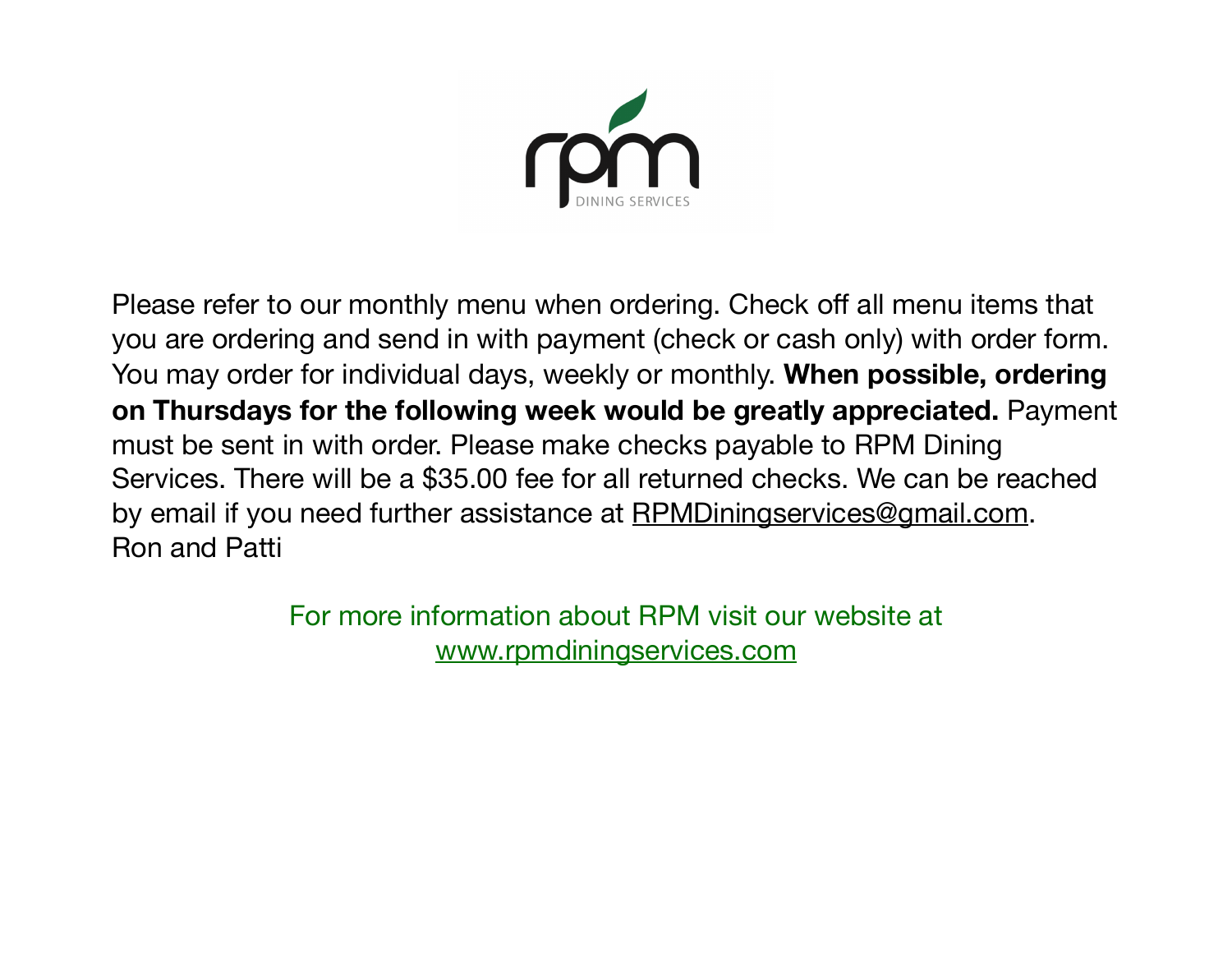|                                                                                                     | <b>JUNE</b><br><b>MONDAY</b>                                                           | <b>TUESDAY</b>                                                                                                                                    | <b>WEDNESDAY</b>                                                                                       | <b>THURSDAY</b>                                                                                |
|-----------------------------------------------------------------------------------------------------|----------------------------------------------------------------------------------------|---------------------------------------------------------------------------------------------------------------------------------------------------|--------------------------------------------------------------------------------------------------------|------------------------------------------------------------------------------------------------|
| <b>Entrees</b><br><b>Cheeseburger</b><br><b>Chicken Nuggets</b><br><b>Pasta &amp; Butter</b>        | 6<br>Chicken Nugget Basket<br><b>Tater Tots</b><br>Watermelon<br>Low Fat Milk or Water | $\overline{7}$<br><b>Breakfast For Lunch</b><br>French Toast w/ Maple<br>Syrup<br>Sausage Links<br>Peaches in Lite Syrup<br>Low Fat Milk or Water | 8<br>Squiggly Pasta w/Meatballs<br><b>Cheesy Garlic Bread</b><br>Garden Salad<br>Low Fat Milk or Water | 9<br>Cheeseburger<br>Lays Potato Chips<br><b>Pineapple Cuts</b><br>Low Fat Milk or Water       |
| <b>Ala Carte</b><br><b>Garden w/ Chicken</b><br><b>Fruit Salad Cup</b><br><b>Yogurt Parfait</b>     | <b>CONGRATS</b><br><b>CLASS OF</b><br><b>2022</b>                                      |                                                                                                                                                   |                                                                                                        |                                                                                                |
| <b>Chicken &amp; Cheese</b><br><b>Panini</b><br><b>Bagels with Cream</b><br><b>Cheese or Butter</b> |                                                                                        | W<br><b>HAVE A GREAT</b><br><b>SUMMER</b><br>W                                                                                                    |                                                                                                        |                                                                                                |
| <b>Carrot Cup</b><br><b>Home Baked Sugar or</b><br><b>Chocolate Chip</b><br><b>Cookie</b>           |                                                                                        |                                                                                                                                                   | <b>SEE YOU IN</b><br><b>SEPTEMBER!!</b>                                                                |                                                                                                |
| <b>Iced Tea</b><br><b>Apple Juice</b>                                                               |                                                                                        |                                                                                                                                                   |                                                                                                        | <b>THANK YOU IT WAS A</b><br><b>PLEASURE SERVING</b><br>THE CCS STUDENTS<br><b>THIS YEAR!!</b> |